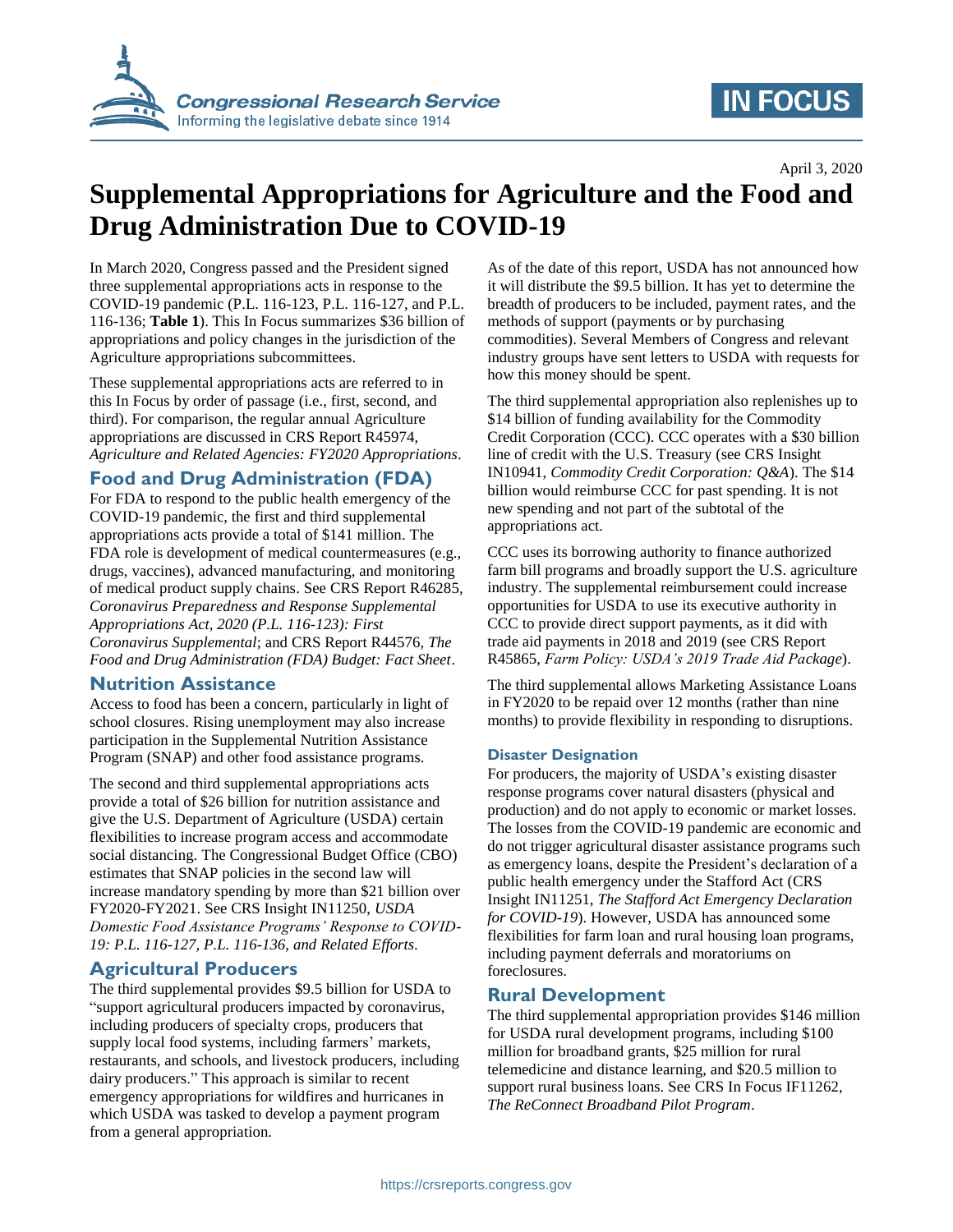## **USDA Agency Operations**

The third supplemental also provides \$141 million to six USDA agencies or offices, including the Animal and Plant Health Inspection Service (APHIS), Agricultural Marketing Service (AMS), Food Safety and Inspection Service (FSIS), Foreign Agricultural Service (FAS), Farm Service Agency (FSA), and Office of the Inspector General. These agency operation funds were the focus of the USDA portion of the Administration's request on March 17, 2020, prior to the third supplemental. Most of this USDA request and the enacted appropriation is to replace a combined \$100 million of user fee revenues that are expected to decline for APHIS due to reduced air passenger traffic and for AMS because of reduced grading, inspections, and audit services. The \$36

million combined supplemental for FSIS and FSA are to support temporary employees and adjustments to respond to COVID-19 workload demands. FAS receives \$4 million to repatriate staff and provide temporary housing.

## **Agricultural Businesses**

In addition to the support for agricultural producers mentioned above, other provisions outside the jurisdiction of agriculture appropriations may provide loans and grants to agriculture-related businesses. See CRS Report R46284, *COVID-19 Stimulus Assistance to Small Businesses: Issues and Policy Options*; and CRS Insight IN11232, *SBA Economic Injury Disaster Loans for COVID-19*.

<span id="page-1-0"></span>

Jurisdiction of the House and Senate Agriculture Appropriations Subcommittees (dollars in millions)

| Department/Agency/Program <sup>a</sup>                                     | P.L. 116-123<br>3/6/2020 | P.L. 116-127<br>3/18/2020 | P.L. 116-136<br>3/27/2020 |
|----------------------------------------------------------------------------|--------------------------|---------------------------|---------------------------|
| Department of Health and Human Services                                    |                          |                           |                           |
| Food and Drug Administration                                               | 61                       |                           | 80                        |
| <b>Department of Agriculture</b>                                           |                          |                           |                           |
| <b>Food and Nutrition Service</b>                                          |                          |                           |                           |
| Supplemental Nutrition Assistance Program (SNAP) account                   |                          | ___b                      |                           |
| <b>SNAP</b> reserve                                                        |                          |                           | 15,510                    |
| Northern Mariana Islands, Puerto Rico, American Samoa                      |                          | 100                       | 200                       |
| Food Distribution Program on Indian Reservations                           |                          |                           | 100                       |
| <b>Child Nutrition Programs</b>                                            |                          |                           | 8,800                     |
| The Emergency Food Assistance Program                                      |                          | 400                       | 450                       |
| Special Supplemental Nutrition Program for Women, Infants,<br>and Children |                          | 500                       |                           |
| Office of the Secretary (producer support)                                 |                          |                           | 9,500                     |
| Commodity Credit Corporation (CCC)                                         |                          |                           | $[14,000]$ c              |
| Rural Development                                                          |                          |                           |                           |
| Rural e-Connectivity Pilot Program (ReConnect)                             |                          |                           | 100                       |
| Distance Learning and Telemedicine Program                                 |                          |                           | 25                        |
| Business & Industry Loans                                                  |                          |                           | 20.5                      |
| Animal and Plant Health Inspection Service                                 |                          |                           | 55                        |
| <b>Agricultural Marketing Service</b>                                      |                          |                           | 45                        |
| Food Safety and Inspection Service                                         |                          |                           | 33                        |
| Foreign Agricultural Service                                               |                          |                           | 4                         |
| Farm Service Agency                                                        |                          |                           | 3                         |
| Office of Inspector General                                                |                          |                           | 0.75                      |
| Total in the Jurisdiction of Agriculture Appropriations                    | 61                       | 1,000                     | 34,926                    |

**Source:** Compiled by CRS, using identified public laws and CBO score of H.R. 6201, Families First Coronavirus Response Act.

<span id="page-1-1"></span>a. All funding in this table is designated as emergency and does not count against budget caps. This table excludes other support that agriculture or rural entities may receive, such as certain rural housing programs being eligible for housing assistance, certain agricultural businesses being eligible for Small Business Administration loan assistance, and other direct payments to individuals and businesses.

<span id="page-1-2"></span>b. CBO estimates that certain SNAP policy changes will increase mandatory spending by \$21.24 billion in FY2020-FY2021.

<span id="page-1-3"></span>c. The \$14 billion for CCC is not new spending and is not part of the \$34.9 billion subtotal of the act. It is a reimbursement for prior obligations and increases the availability of funding (i.e., access to borrowing authority) for USDA to make future obligations and to implement existing farm bill programs (see CRS Insight IN10941, *Commodity Credit Corporation: Q&A*).